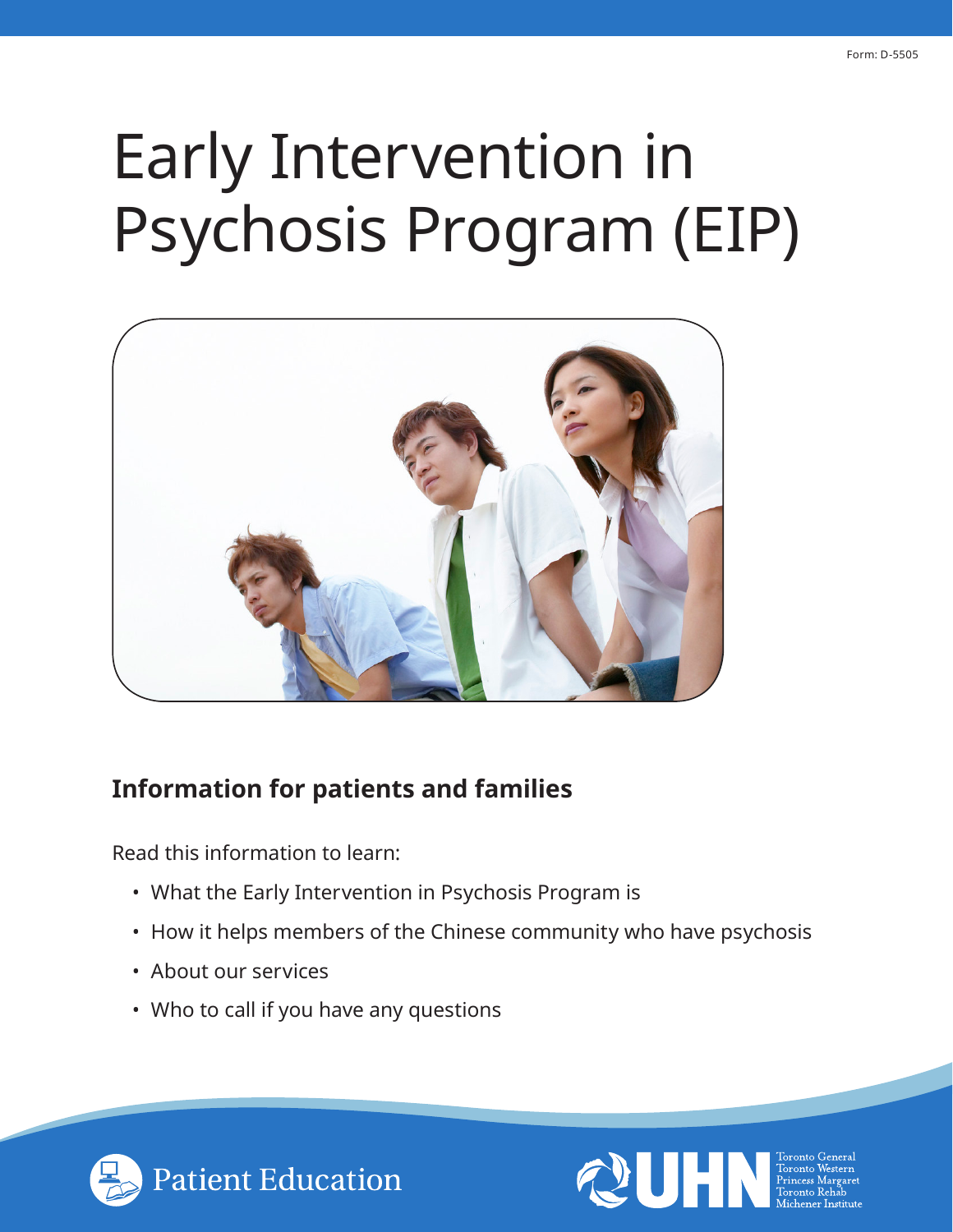## **What is the Early Intervention in Psychosis Program (EIP)?**

EIP is a part of the Asian Initiative in Mental Health (AIM) Program. EIP provides treatment and other services to people who experience their first symptoms of psychosis. The program also provides support to the family members and friends who care for them.

EIP services accommodate Chinese culture and language. The program team includes psychiatrists and mental health clinicians that speak Chinese and English.

# **What is psychosis?**

Psychosis is a mental health condition. Experiencing psychosis is often called a **psychotic episode**. When this happens, you have difficulty telling the difference between what is real and not real. This can be scary and confusing.

Psychosis can happen to anyone. About 3 in 100 people experience psychosis sometime in their life. It can be serious, but it is treatable.

## **What are the symptoms of psychosis?**

- Hearing voices or seeing things that others cannot hear or see (hallucinations)
- Being confused about what is and isn't real
- Being suspicious or paranoid (for example, thinking that you are being watched or followed or someone is trying to hurt you)
- No longer wanting to spend time with friends and family
- Mood, thinking, speaking and behaving in an unusual way
- Difficulty concentrating or thinking clearly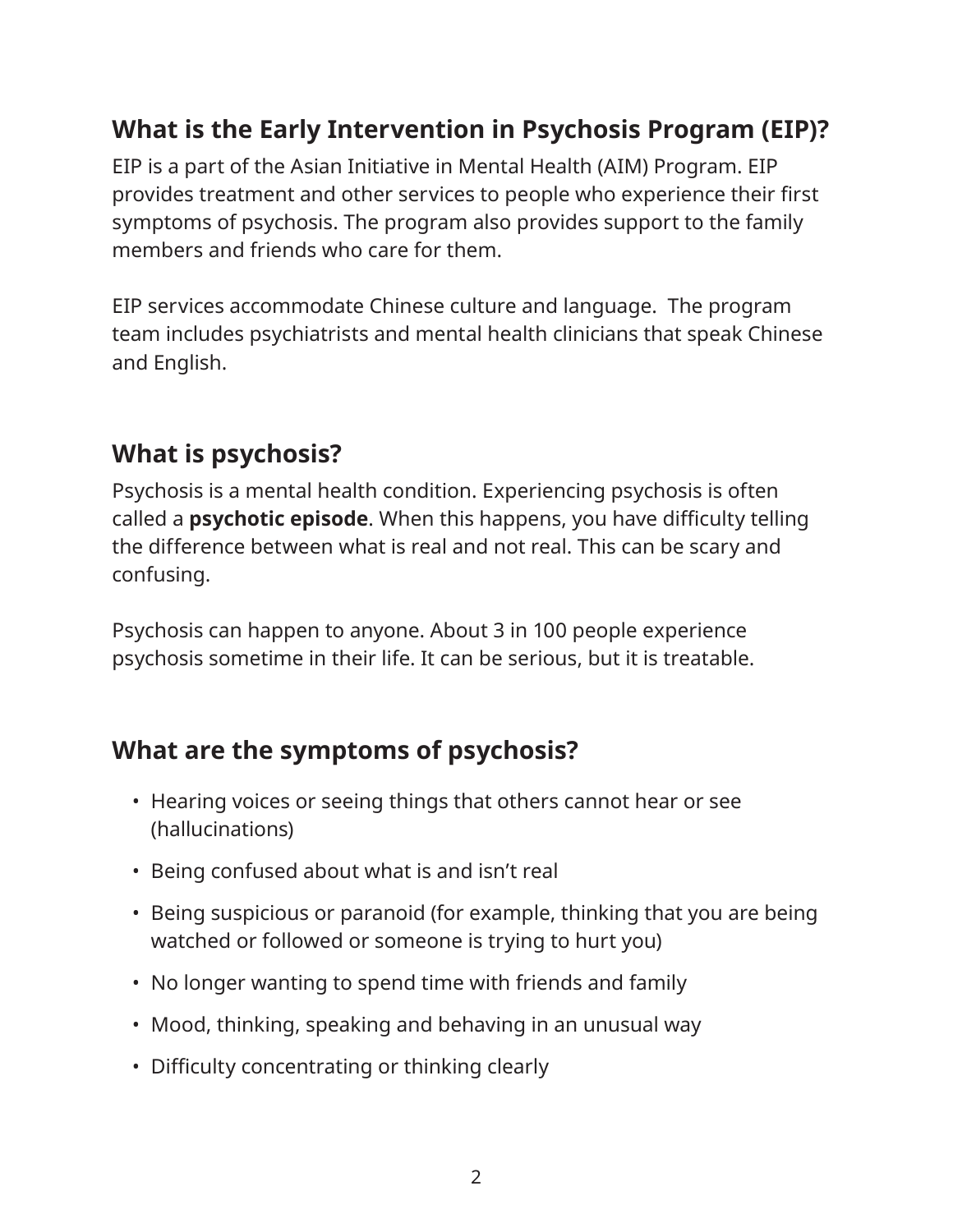## **How is it treated?**

Combining medicine with psychotherapy and social support is the most effective treatment. The chance of recovery increases the earlier the treatment starts.

### **How can EIP help?**

EIP can identify and treat the early stages of psychosis. This can help prevent future psychotic episodes.

#### **EIP services include:**

- Providing clients and family members with knowledge about psychosis, including how to cope with symptoms, what treatments are available and ways to recover
- Doing thorough assessments to help decide the best treatment
- Providing pharmacotherapy (treatment with medicines), psychotherapy and counselling
- Preventing and managing crises
- Helping clients make plans to meet their basic needs like food, housing, clothing, health care, and social welfare
- Helping clients find and take part in activities that they enjoy, including hobbies, work or school
- Helping clients set treatment goals and learn skills to meet those goals
- Reducing family's burden, teaching families coping with problems and crisis, providing problem solving skills
- Connecting clients and their family and friends with other resources and services in their community and referring clients to relevant services according to their needs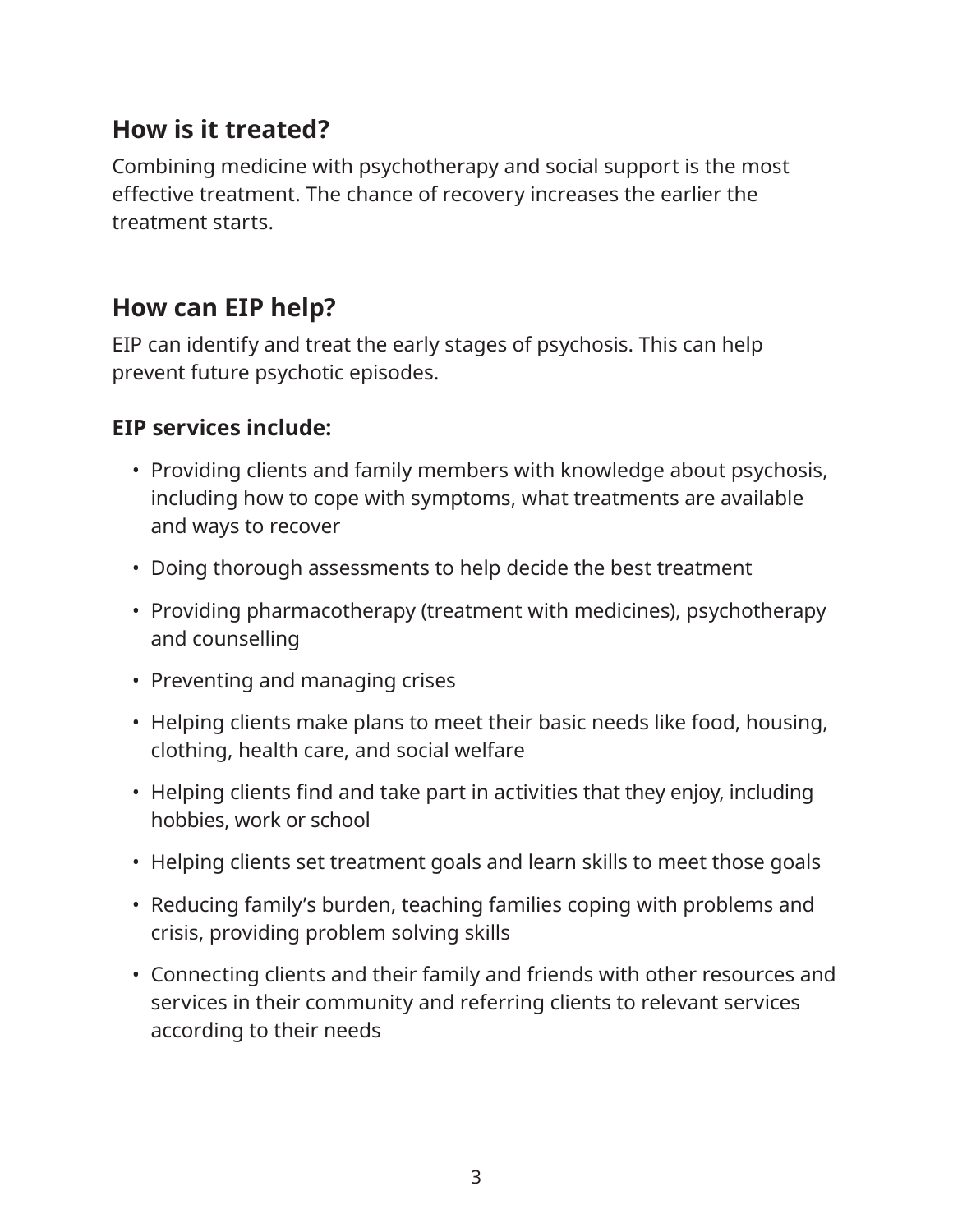# **Who can take part in the program?**

- People between the ages of 16 to 45 who experience their first psychotic episode
- Members of the Chinese community who live in Toronto
- People who have never received medical treatment for psychosis or have received medical treatment for less than 1 year

Our services are available to our clients for up to 3 years. We will help connect clients to other services they may need before their treatment with us ends.

# **Confidentiality**

We will keep your personal information **private**. We will not give out any information to anyone without permission unless we must by law.

If anyone you know or care about is experiencing one or more of the symptoms of psychosis, please contact us as soon as possible.



## **Remember: Psychosis is treatable. Please get help early!**